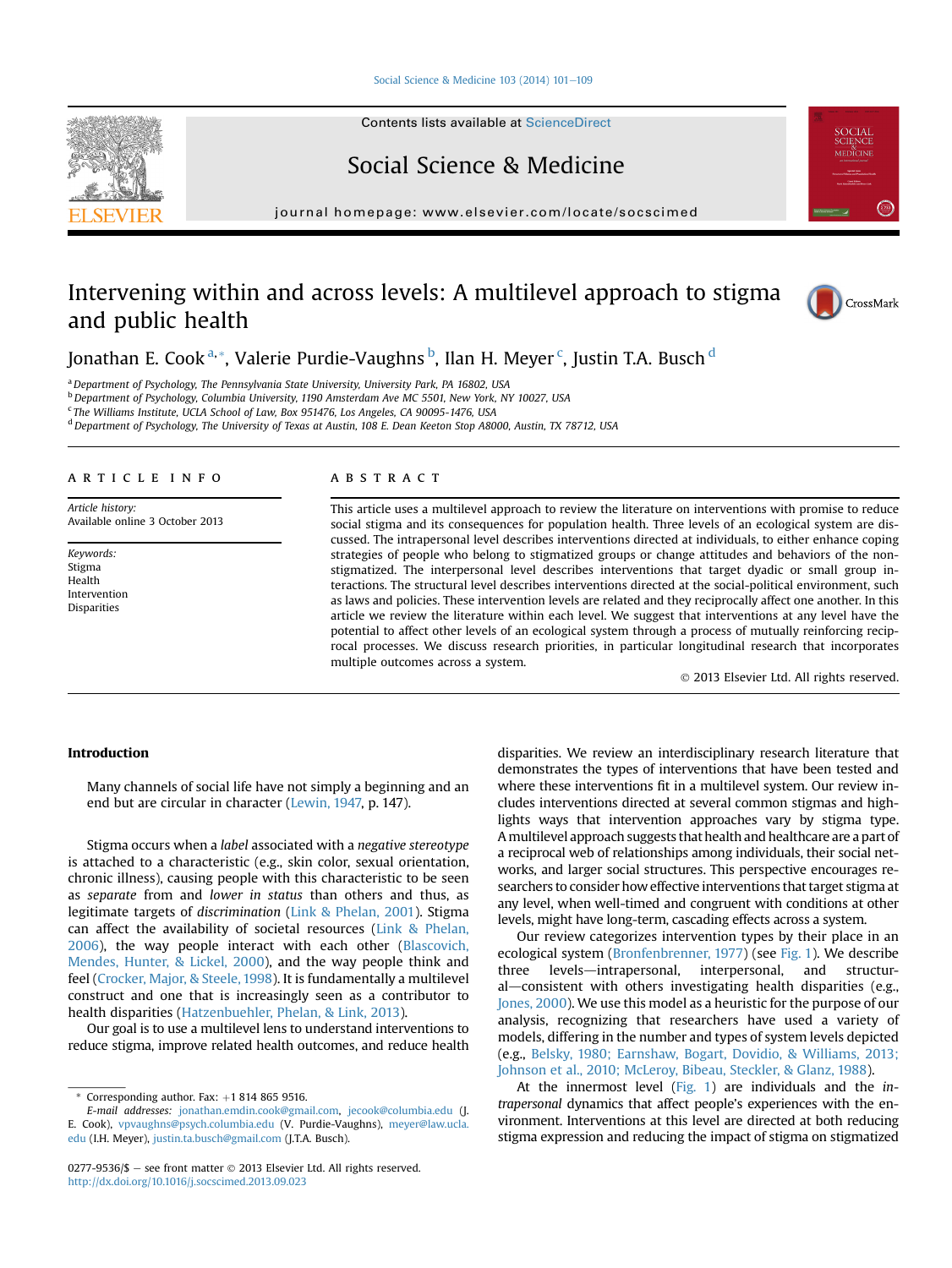<span id="page-1-0"></span>

Fig. 1. A multilevel system with arrows depicting the possibility for bidirectional influences within and between system levels.

group members. Interventions at the interpersonal level target dyadic and small group interactions. These interventions may involve people who share a stigma or people who differ in their stigma status, including people who are not members of stigmatized groups. The outermost circle depicts the structural level, which focuses on social forces and institutions, like legislative action, mass media, and governmental or organizational policies. Interventions at the structural level target institutional forces that can affect material resources, legal practices, and psychological climate targeted at specific stigma groups. Central to our focus is the idea of bidirectional influences in an ecological system. Through a process of reciprocal causality, interventions can become self-reinforcing if improvement in one outcome improves others, which reinforces the original outcome in an ongoing feedback cycle. This process could unfold both within and between system levels.

We begin by providing an overview of our article selection and categorization process. We then describe the types of interventions we found at each level, separately identifying interventions that target stigmatized groups from those that target the non-stigmatized. We conclude by discussing how interventions might have effects across levels and providing recommendations for future research.

## Methodological approach

A multilevel approach is by its nature multidisciplinary, ranging from biological and psychological research at the intrapersonal level to sociological and policy research at the outermost level. Accordingly, we review articles from a variety of disciplines, which have thus far existed mostly separate from one another in the stigma literature [\(Hatzenbuehler, 2009](#page-7-0)).

We define interventions as (a) manipulations designed to induce change that (b) have at least a theoretical possibility of a control group. This is consistent with [Campbell](#page-7-0)'s (1991) notion of an "experimenting society," in which researchers "try out new programs designed to cure specific social problems...[and] retain, imitate, modify or discard them on the basis of apparent effectiveness" ([Campbell, 1969,](#page-7-0) p. 409). Our definition serves the goal for this article: to identify points in a system that may be effective places to deliberatively induce change and test for effectiveness.

This article is not meant to be an exhaustive review of interventions, but rather a description of types of stigma interventions used and a discussion of where they fit in an ecological system. We do not critique research design, methodology, or outcomes and we remain agnostic about relative effectiveness.

# Article selection and categorization

We searched several databases, including Web of Knowledge, Google Scholar, PubMed, and PsycINFO, using a variety of keywords, including stigma, intervention, health disparities, and stress. We also collected articles based on personal knowledge, recommendations from scholars who study stigma, and cited-reference searches. Our primary goal was to identify with reasonable confidence the types of interventions that have been attempted, not to do a systematic review of every intervention, which would be beyond the scope of this paper. Thus, the specific studies included here should be considered representative, not exhaustive.

We included interventions that targeted a variety of different outcomes. For example, given the link between stigma and health described in the current issue and elsewhere (e.g., [Pascoe &](#page-8-0) [Richman, 2009; Williams & Mohammed, 2009\)](#page-8-0) interventions could focus on directly reducing stigma (e.g., changing public attitudes towards stigmatized groups). Interventions might also enhance health behaviors, either by promoting healthy behaviors (e.g., increasing medical checkups) or reducing unhealthy behaviors (e.g., unprotected sex) among members of stigmatized groups. Interventions could also reduce psychosocial stress, which is consistently associated with negative health outcomes ([Cohen, Janicki-](#page-7-0)[Deverts, & Miller, 2007; McEwen, 1998; Miller, Rohleder, & Cole,](#page-7-0) [2009\)](#page-7-0) and may be a mechanism by which stigma leads to health disparities [\(Link & Phelan, 2006; Meyer, 2003; Sternthal, Slopen, &](#page-8-0) [Williams, 2011](#page-8-0)). We also included interventions focused on improving educational outcomes for stigmatized groups, since higher levels of educational attainment are associated with better health ([Case, Lubotsky, & Paxson, 2002; Pappas, Queen, Hadden, & Fisher,](#page-7-0) [1993; Rogers, Hummer, & Everett, 2013\)](#page-7-0) and there are wellestablished educational disparities for many stigmatized groups ([Jencks & Phillips, 1998; National Academy of Sciences, National](#page-7-0) [Academy of Engineering, & Institute of Medicine, 2007\)](#page-7-0). Finally, we included interventions aimed at directly improving health outcomes among stigmatized groups, whether physical or mental (e.g., increasing the availability of counseling resources).

We categorized articles first by their system level and then by intervention type within level. Level of intervention was defined with respect to the focus of the intervention and was irrespective of the intervention outcomes described above. Educational interventions designed to provide individuals with new knowledge about a topic, for example, were considered intrapersonal, even if such interventions were delivered in a group setting. However, interventions designed to affect the way larger institutions provide education were considered structural. Decisions about system level and intervention type were made collaboratively.

Below, we describe types of interventions within system levels, beginning at the intrapersonal and concluding with the structural. Within each level, we separately describe types of interventions aimed at members of stigmatized groups and those aimed at the non-stigmatized.

# Results: intervention types

## Intrapersonal-level interventions

Intrapersonal interventions target the way people think, feel, or behave. Because they are delivered individually, such interventions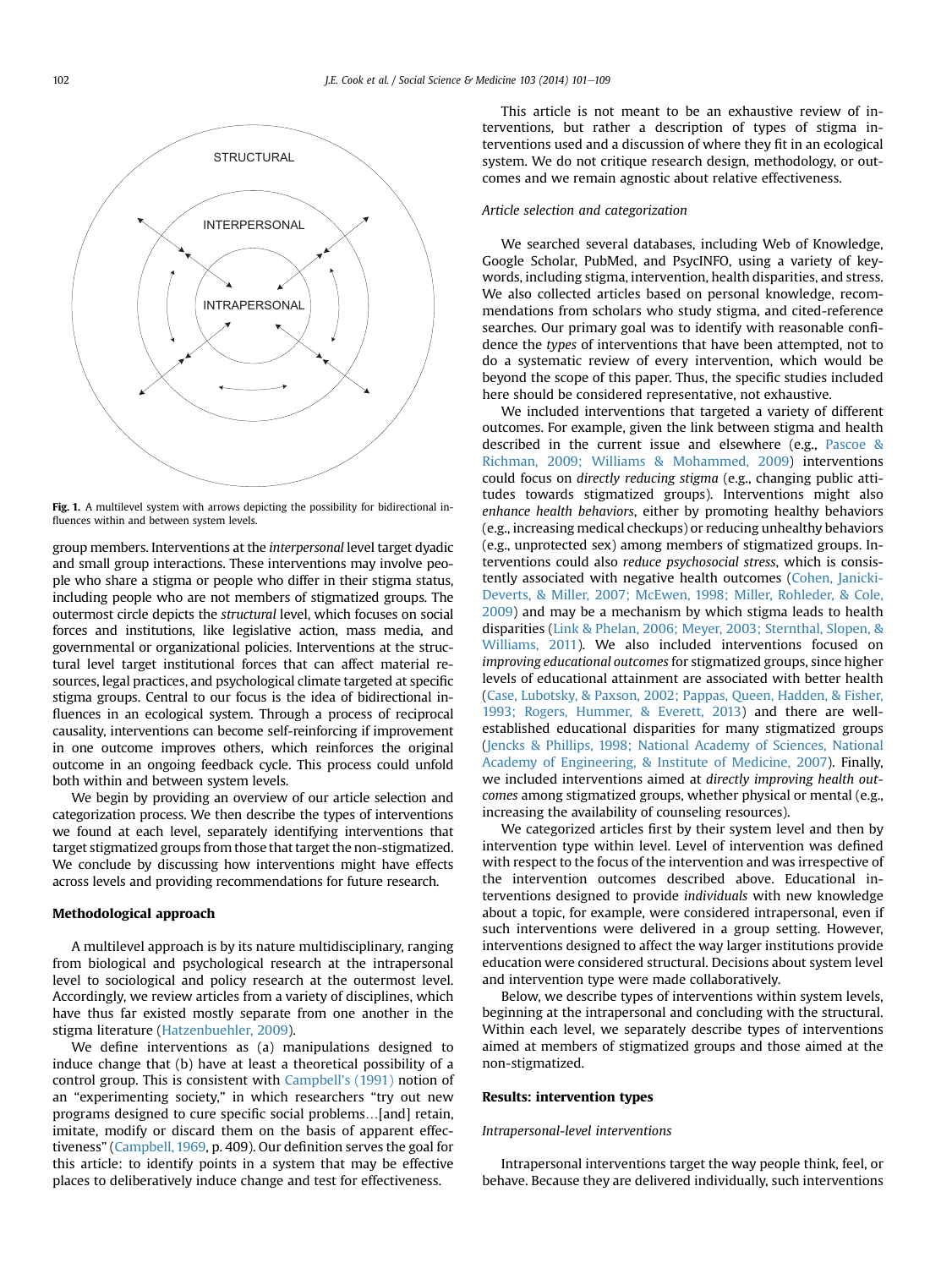are sometimes criticized as superficial because they do not change structural forces that give rise to stigma (e.g., [Babalola, Fatusi, &](#page-7-0) [Anyanti, 2009; Link, Mirotznik, & Cullen, 1991](#page-7-0)). However, intrapersonal approaches are important. They are often more easy to implement than structural interventions (e.g., [Blankenship,](#page-7-0) [Friedman, Dworkin, & Mantell, 2006; Hinshaw & Stier, 2008\)](#page-7-0). Moreover, there is growing support for the idea that small changes, even those prompted by interventions at the individual level, can have enduring benefits, particularly when interventions are welltimed and supported by sufficient material resources [\(Johnson](#page-8-0) [et al., 2010; Yeager & Walton, 2011](#page-8-0)).

We distinguish between two types of intrapersonal interventions: The first aims to alter physiological, cognitive, affective, and behavioral responses among the targets of stigma and thus help members of stigmatized groups cope with stigma. The second type uses interventions to reduce stigma toward a particular group, thus reducing the expression of stigma.

# Intrapersonal interventions targeting members of stigmatized groups

#### Education and counseling

Educational and counseling interventions provide information and support that can help members of stigmatized groups make healthier decisions. For instance, part of an intervention at the Young Men's Clinic in New York City consisted of a group presentation in the clinic waiting room, an individual information session with a medical educator or social worker, and the integration of health information into the medical exam ([Armstrong, Kalmuss,](#page-7-0) [Franks, Hecker, & Bell, 2010\)](#page-7-0). The intervention was geared towards a stigmatized group (low income Black and Latino men) and dealt with a stigmatized health issue (sexual and reproductive health). Three months later, participants reported a decrease in their number of sexual partners, an increase in their testicular selfexams, an increase in their condom use, and more knowledge about sexually transmitted infections and emergency contraception.

Education and counseling approaches to reduce the effects of stigma on people living with HIV/AIDS have been implemented in a variety of countries, often in combination with other intervention approaches. Positive outcomes have included reduced anxiety and distress after HIV testing, reduced feelings of isolation, and increased disclosure of HIV status (see [Brown, Macintyre, & Trujillo,](#page-7-0) [2003; Sengupta, Banks, Jonas, Miles, & Smith, 2011](#page-7-0) for reviews). In Zambia, an HIV testing and counseling intervention was associated with a decrease in stigmatizing attitudes six months later ([Jürgensen, Sandøy, Michelo, & Fylkesnes, 2013\)](#page-8-0).

Cognitive-behavioral therapy (CBT), which integrates educational, psychological, and behavioral approaches, has been used to help people cope with mental-illness stigma. CBT can reduce self-stigma and improve stress management, social functioning, and selfesteem for people with mental illness. Effects have been found across cultures (see Heijnders & Van Der Meij, 2006 for a brief review).

### Expressive-writing

Disclosure of thoughts and feelings about traumatic experiences can improve mental and physical health ([Frattaroli, 2006;](#page-7-0) [Pennebaker, Colder, & Sharp, 1990](#page-7-0)). Because stigma can increase exposure to such experiences, expressive-writing interventions may provide stigmatized people with a coping strategy. They have particularly been used to help people cope with stress from potentially-concealable stigmas, like HIV or sexual minority status. For instance, [Pachankis and Goldfried \(2010\)](#page-8-0) randomly assigned a sample of young gay men to write for 20 min per day for three days either about a neutral topic or a stressful stigma-related event they had experienced. Three months later, those who had written about a stressful event reported greater openness with their sexual orientation. Participants with low social support benefitted most from the intervention, reporting an increase in their number of gay friends and fewer psychological symptoms. Another study used an expressive-writing intervention to help HIV-infected patients cope with stigma from their illness ([Petrie, Fontanilla, Thomas, Booth, &](#page-8-0) [Pennebaker, 2004\)](#page-8-0). Participants randomly assigned to an expressive writing condition had improved immune response (higher  $CD4<sup>+</sup>$  lymphocyte count) six months later.

# Belonging

People have a strong, possibly evolutionarily-derived, motivation to belong [\(Kurzban & Leary, 2001](#page-8-0)) that has been called a core psychological need ([Baumeister & Leary, 1995](#page-7-0)). For members of stigmatized groups, the potential for social exclusion can threaten this need. Social exclusion is painful ([Eisenberger, Lieberman, & Williams,](#page-7-0) [2003](#page-7-0)) and associated with increased risk of mortality [\(Berkman &](#page-7-0) [Syme, 1979\)](#page-7-0). Interventions that increase people's sense of belonging may thus be an effective stigma-reduction strategy. As an example, [Walton and Cohen \(2007, 2011\)](#page-8-0) provided incoming African American college students with evidence that uncertainty about belonging during the transition to college was normal and transitory. Participants wrote an essay and delivered a video-recorded speech explaining with examples from their own lives why people's experience in college would change over time. Relative to a control condition, African American students in the intervention condition felt more certain of their sense of belonging, and had better selfassessed health, fewer recent doctor visits, and a higher grade point average (GPA) throughout college. An important component of this intervention may have been timing. The intervention normalized African American students' concerns of being socially excluded early upon their arrival as minority group members at a college.

## Values affirmation

Widespread negative stereotypes about the intellectual ability of African Americans and Latinos in the United States can cause both educational ([Steele & Aronson, 1995\)](#page-8-0) and healthcare ([Burgess,](#page-7-0) [Warren, Phelan, Dovidio, & van Ryn, 2010\)](#page-7-0) settings to be stigmatizing for members of these groups. Values-affirmation interventions attempt to mitigate threat from stigma by reminding people of their valued identities, which helps restore a global sense of self-integrity [\(Sherman & Cohen, 2006; Steele, 1988](#page-8-0)). Because affirmation interventions work by mitigating the effects of identity threat [\(Purdie-Vaughns et al., 2009, September](#page-8-0)), they may be particularly useful in combination with educational or other intervention approaches that people may otherwise resist. This intervention has been successful at improving educational outcomes in several randomized trials. For instance, among African American middle-school students, those who completed a valuesaffirmation intervention in early 7th grade had a two-year GPA that was .24 points higher than those in the control condition ([Cohen, Garcia, Purdie-Vaughns, Apfel, & Brzustoski, 2009\)](#page-7-0). Affirmation interventions may also directly improve health outcomes related to stigma. Cook and colleagues ([Cook et al., 2013\)](#page-7-0) found that Latino students' perceptions of stigma were associated with a greater likelihood of being clinically overweight two-years later. The intervention severed this association for affirmed Latino students, leading to a 35% drop in the likelihood of being overweight relative to the control condition.

## Intrapersonal interventions targeting the non-stigmatized

# **Education**

Educational interventions targeting people who are not stigmatized provide information to refute common stereotypes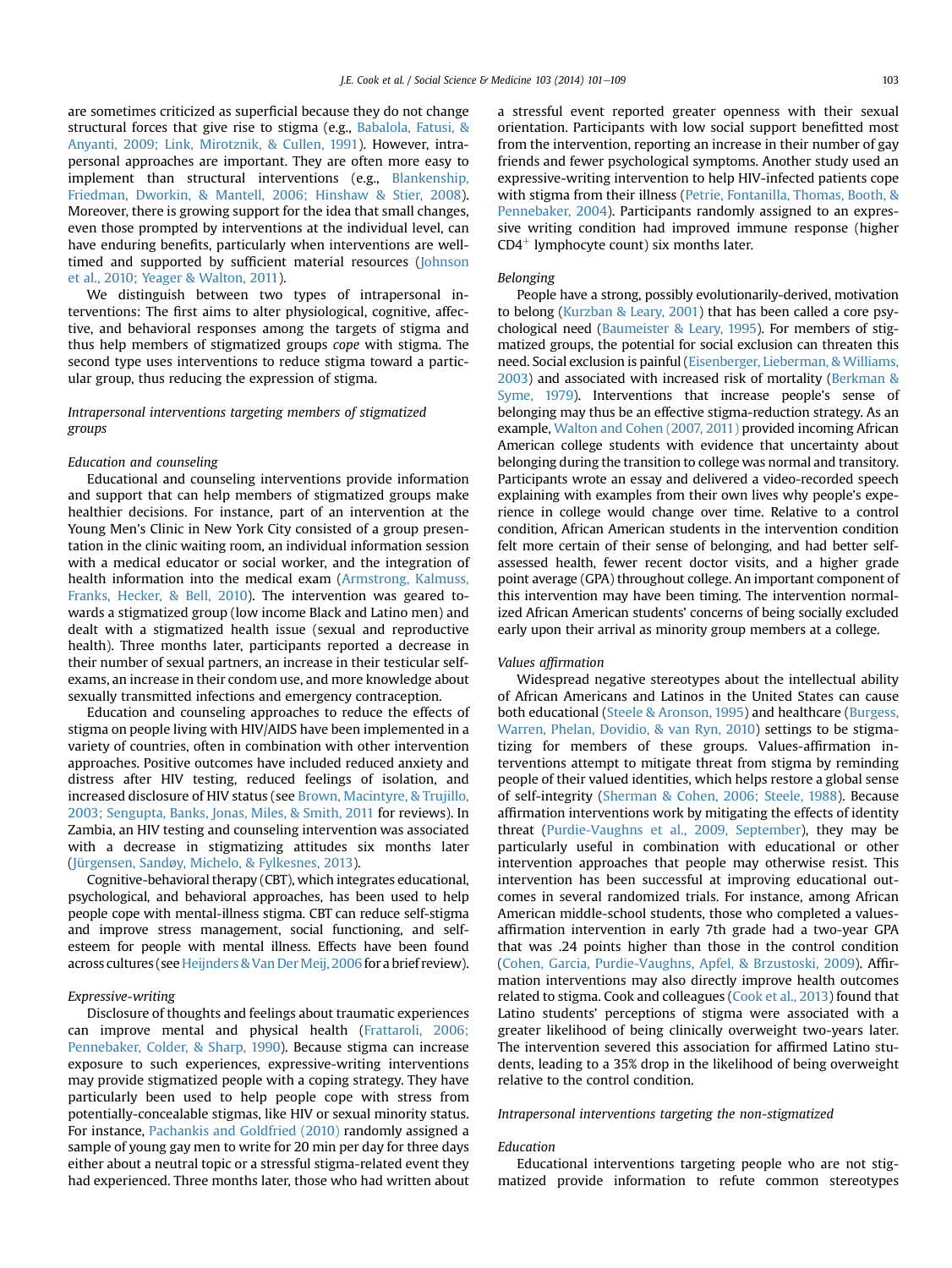associated with stigma and improve people's cultural competence. For instance, educational interventions may present information contradicting stereotypes of people with mental illness as dangerous and unpredictable ([Morrison, Cocozza, & Vanderwyst,](#page-8-0) [1980](#page-8-0)). Or they might be used to help medical students incorporate cultural awareness into medical practice ([Crandall, George,](#page-7-0) [Marion, & Davis, 2003](#page-7-0)). Educational interventions directed at the non-stigmatized most frequently target stigma due to mental and physical illness and may be less effective at reducing other types of stigma ([Corrigan & Kosyluk, 2013](#page-7-0)).

A meta-analysis suggests that educational approaches (combined across levels) can be effective at reducing mental-illness stigma. [Corrigan, Morris, Michaels, Rafacz, and Rüsch](#page-7-0) [\(2012\)](#page-7-0) analyzed data from 72 articles representing 14 countries in Europe, North and South America, Asia, and Australia. Results suggest that educational interventions had a medium-sized effect at reducing stigma ( $d = .29$ ), with most studies focused on changing attitudes. Among a subset of more rigorous randomized controlled designs, the average effect was smaller ( $d = .15$ ), but still significant.

Recent reviews also suggest that educational interventions-often in combination with other approaches-can reduce stigma toward people living with HIV/AIDS. Success has been reported in studies conducted in a variety of countries. Despite their apparent effectiveness, however, few studies test long-term impacts and the quality of most has been rated as poor, particularly those conducted in developing countries ([Brown et al.,](#page-7-0) [2003; Sengupta et al., 2011\)](#page-7-0).

# Cognitive dissonance

One recent study used the social-psychological theory of cognitive dissonance [\(Festinger, 1957](#page-7-0)) as a basis for developing an intervention to reduce stigma toward obesity. American students who were informed that their egalitarian values were inconsistent with negative views about obesity reported more positive attitudes toward the physical and romantic attractiveness of obese people than those in a control condition [\(Ciao & Latner, 2011\)](#page-7-0).

#### Interpersonal-level interventions

Interpersonal interventions attempt to reduce stigma by harnessing the power of social situations. They can target interactions between the stigmatized and the non-stigmatized, which are often characterized by discomfort ([Blascovich, Mendes, Hunter, Lickel, &](#page-7-0) [Kowai-Bell, 2001;](#page-7-0) [Cook, Calcagno, Arrow, & Malle, 2012; Shelton &](#page-7-0) [Richeson, 2006](#page-7-0)) and distrust ([Cohen & Steele, 2002; Dovidio et al.,](#page-7-0) [2008](#page-7-0)) or they can target small groups that share one or more stigmatized identities.

# Interpersonal interventions targeting members of stigmatized groups

#### Information-processing

This category includes interventions that use dyadic or small group interactions to purposefully process information in order to reduce the effects of stigma. For example, a cognitive-behavioral treatment group for adults with schizophrenia focused on coping with mental-illness stigma ([Knight, Wykes, & Hayward, 2006\)](#page-8-0). The intervention used interactive exchanges between group members and therapists to discuss effective coping strategies and provide support. Post-intervention follow-up showed an increase in participants' self-esteem and a decrease in depression and other psychopathology. Similar results have been reported in studies using therapy groups to help people cope with mental-illness stigma ([McCay et al., 2006; Roe, Hasson-Ohayon, Derhi, Yanos, & Lysaker,](#page-8-0) [2010](#page-8-0)). Support groups can also help family members of people with mental illness (e.g., [Perlick et al., 2011\)](#page-8-0) and HIV/AIDS ([Smith Fawzi](#page-8-0) [et al., 2012](#page-8-0); see also [Heijnders & Van Der Meij, 2006](#page-7-0)) cope with their "courtesy stigma" ([Goffman, 1963\)](#page-7-0).

[Oyserman, Bybee, and Terry \(2006\)](#page-8-0) proposed that stigma may lead racial minority and low-income students to feel that sustained effort in school is inconsistent with their social identities. A randomly-assigned "school-to-jobs" intervention involved ongoing structured interactions among middle-school students from stigmatized groups (African American, Latino, and low-income Whites). Intervention students were encouraged to develop visions for their future and strategies for overcoming obstacles. Students in the intervention condition had fewer absences, higher GPA, and reduced depression a year later.

#### Community-based rehabilitation

Community-based rehabilitation (CBR) is a strategy to empower members of stigmatized groups by better integrating them into communities. For example, a program in India provided vouchers for people with physical challenges to travel with a companion for treatment or other needs. As a result, members of this stigmatized group became empowered as providers of travel vouchers, which were highly valued ([Dalal, 2006\)](#page-7-0). Another CBR program in India has been credited with improving the occupational status of people with leprosy and the attitudes of their family members (see [Heijnders & Van Der Meij, 2006](#page-7-0)).

Interpersonal interventions targeting members of non-stigmatized groups

### Information-processing

One study, at the intersection of psychology and education, tested whether dominant-group educators could interact with racial-minority students in a way that promotes trust. African American students wrote an essay that was critiqued by White instructors. The critique was critical (e.g., "needs work in several areas") but in a "wise" condition, invoked high standards and reassurance (e.g., "The comments I provide...are quite critical but...I wouldn't go to the trouble...if I didn't think...that you are capable") ([Cohen, Steele, & Ross, 1999,](#page-7-0) p. 1306-1307). African American students who received wise feedback worked harder and wrote higher-quality essays than those in the critical feedback condition [\(Cohen et al., 1999; Yeager et al., 2013](#page-7-0)) and had more trust in school and better academic performance in the semester after the intervention ([Yeager et al., 2013](#page-8-0)). This suggests that their interactions with teachers played a causal role.

#### Intergroup contact

Members of stigmatized groups are typically numerical minorities in society and thus likely to have a lot of outgroup contact (e.g., [Cook, Arrow, & Malle, 2011](#page-7-0)). Non-stigmatized people often have less contact with stigmatized minority groups, especially meaningful, high quality contact. Contact interventions encourage people to "connect with the person" who is stigmatized ([Shera, 1996](#page-8-0), p. 162) and are often used to combat stigma from HIV/AIDS and mental illness. In a recent meta-analysis, intergroup contact, particularly when delivered in-person rather than through video, was found to improve attitudes and behavioral intentions toward people with mental illness ([Corrigan et al., 2012](#page-7-0)). For example, a large-scale stigma reduction program (Time to Change) showed that high-quality contact with people who had mental illness was associated with increased positive behavioral intentions (e.g., reporting a lower likelihood of avoiding people with mental illness) ([Evans-Lacko et al., 2012; Henderson & Thornicroft, 2009\)](#page-7-0). Contact may be most effective at reducing stigma when it follows an educational intervention ([Chan, Mak, & Law, 2009](#page-7-0)) and when it is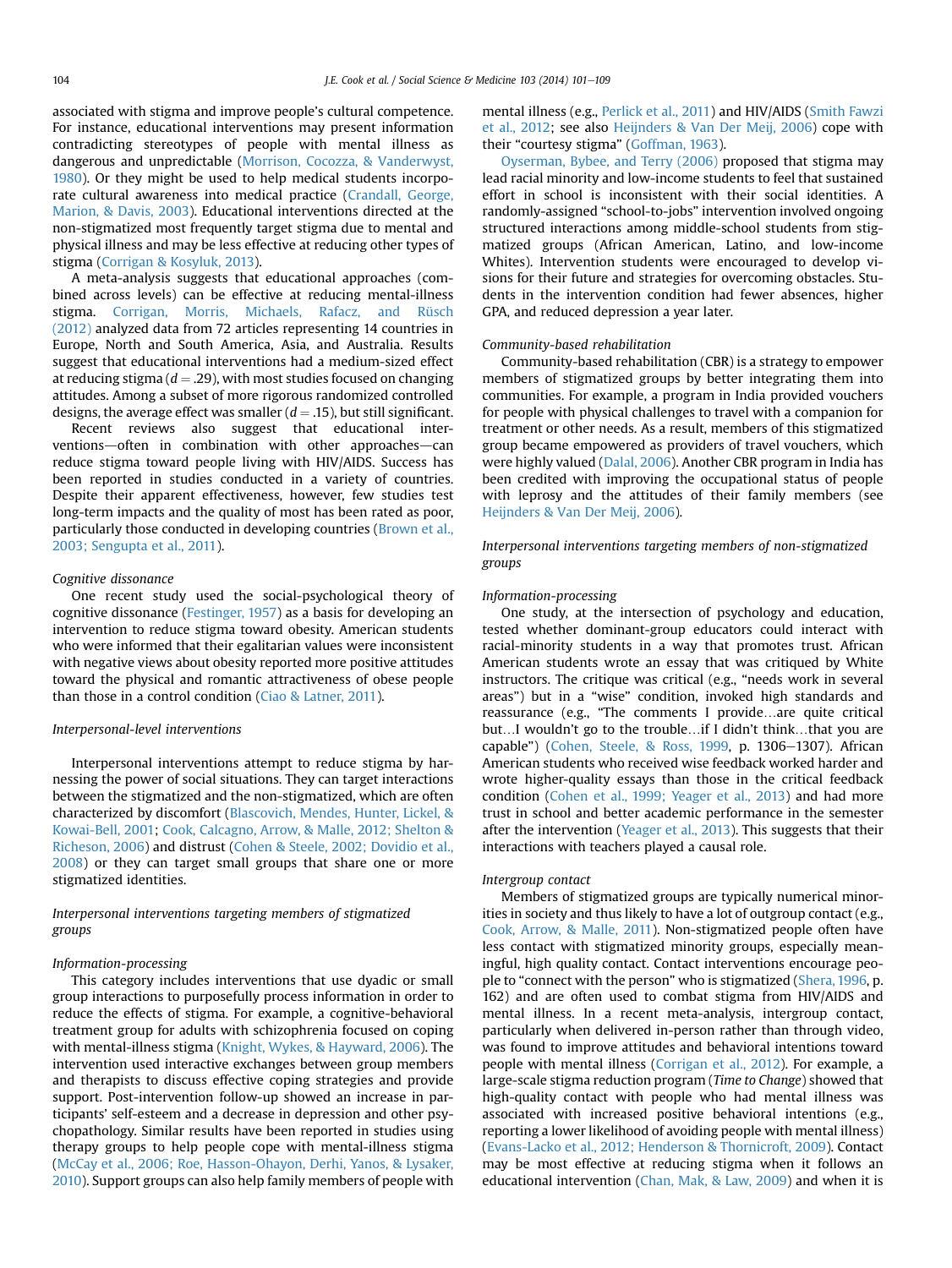part of a structured intervention rather than naturalistic ([Eisenberg,](#page-7-0) [Downs, & Golberstein, 2012\)](#page-7-0). But intergroup contact has been ineffective at reducing weight stigma, perhaps partly because of perceptions of controllability associated with weight (see [Ciao &](#page-7-0) [Latner, 2011](#page-7-0)).

Even if levels of prejudice are low, intergroup interactions can be threatening and counterproductive for both parties in an interaction because they create anxiety and uncertainty ([Vorauer, 2006\)](#page-8-0). Research suggests that friendship with outgroup members can be effective at reducing anxiety with new outgroup acquaintances ([Page-Gould, Mendoza-Denton, & Tropp, 2008](#page-8-0)). Even indirect friendship-i.e., knowledge of ingroup members' friendship with outgroup members-may be sufficient to reduce anxiety during outgroup interactions ([Paolini, Hewstone, Cairns, & Voci, 2004\)](#page-8-0). This suggests intervention possibilities. For instance, medical school students could be encouraged to foster intergroup friendships or reflect on their friends and families' intergroup friendships as a way of reducing anxiety during interactions with patients from stigmatized groups.

# Structural-level interventions

Interventions at the structural level are meant to change social conditions that give rise to stigma. At a societal level, these are interventions designed to alter cultural institutions and reduce barriers to education, healthcare, and housing. At an institutional level, these are interventions that signal respect for diversity and a commitment to institutional fairness. A strength of structurallevel interventions is their potential to impact large numbers of people.

## Structural interventions targeting members of stigmatized groups

## Communicating diversity values

Environmental cues can trigger identity threat, which undermines performance and health [\(Steele, Spencer, & Aronson,](#page-8-0) [2002\)](#page-8-0) and deters people from pursuing education or employment in stereotype-relevant domains [\(Cheryan, Plaut, Davies, &](#page-7-0) [Steele, 2009\)](#page-7-0). Interventions that communicate diversity values aim to change environmental cues. They target members of stigmatized groups with the goal of signaling inclusivity. In one laboratory experiment, African American participants were exposed to an ostensible company brochure. When the company was presented as having low minority representation, participants viewed the company as low in trust, unless the company explicitly stated that diversity was an important institutional value ([Purdie-Vaughns, Steele, Davies, Ditlmann, & Crosby, 2008\)](#page-8-0). Outside the lab, a clinic for ethnic minority patients in New York displayed photographs of successful men of color, paintings of men hugging their children, and other positive images to communicate that men are respected and welcomed [\(Armstrong](#page-7-0) [et al., 2010\)](#page-7-0). Diversity values can also be communicated by influential leaders, such as when Nelson Mandela, the former South African president, decided in 2005 to "give publicity to HIV/ AIDS and not hide it" by announcing that his son had died from AIDS ([Wines, 2005, January 6](#page-8-0)).

#### Legal/policy interventions

Legal/policy interventions use legislative approaches to protect and normalize stigmatized groups. For example, in the United States, the Civil Rights Act of July 1964 barred discrimination by race, color, religion, and national origin in voter registration and service at public facilities. In 1966, hospitals were required to eliminate racially discriminatory practices in order to receive Medicare payments. Recent analyses argue that a sharp drop in the mortality rate of African Americans in the 1960s and 1970s-particularly in southern states where segregation and discrimination were high-can be causally linked to this legislation ([Almond, Chay, & Greenstone, 2006; Krieger et al., 2008;](#page-6-0) see also [Williams, 2012](#page-8-0)). Title IX of the Educational Amendments Act of 1972 barred discrimination in academic programs, with a recent extension specifically protecting sexual minority students [\(United](#page-8-0) [States Department of Education Of](#page-8-0)fice for Civil Rights, 2010). A review of federal housing policy in the United States indicates that tenant-based housing programs, which provide rental vouchers to low-income families, can decrease families' depression and anxiety and improve their self-rated health ([Anderson et al., 2003](#page-7-0)).

Laws that protect lesbians, gay men, and bisexuals, including laws that avail civil marriage to same-sex couples, provide additional evidence for the value of legislative interventions. For example, a longitudinal analysis investigated medical visits in Massachusetts among male, sexual minority patients. Results revealed that after same-sex marriage was legalized, the number of medical and mental-health care visits decreased ([Hatzenbuehler](#page-7-0) [et al., 2012\)](#page-7-0).

Outside the U.S., recent laws to protect people with physical challenges have been initiated in India, South Korea, and Australia ([Dalal, 2006](#page-7-0)). In Botswana, a government initiative to provide universal access to antiretroviral therapy was associated with less fear about negative social consequences of having HIV or disclosing HIV status ([Wolfe et al., 2008\)](#page-8-0). In Senegal, government support for efforts to reduce HIV/AIDS prompted the establishment of national AIDS programs that have fostered a climate of de-stigmatization and increased condom use [\(Diop, 2000](#page-7-0)). Many countries throughout the world have established hate speech laws, which may be effective at reducing discrimination against stigmatized groups ([Hernandez, 2011](#page-7-0)).

# Structural interventions targeting members of non-stigmatized groups

#### Advertising, mass media, and educational interventions

Advertising and mass media interventions attempt to change public opinion on a large scale. They have been used to address stigma due to homophobia ([Hull, Gasiorowicz, Hollander, & Short,](#page-7-0) [2013\)](#page-7-0), HIV/AIDS [\(Babalola et al., 2009](#page-7-0)), and mental illness. For instance, Scotland's "see me" campaign monitored and corrected misleading portrayals of mental illness and used a media campaign to personalize and normalize mental illness. Two years after the campaign began surveys showed an 11% drop in people agreeing that the public should be better protected from people with mental health problems and a drop from 32% to 15% in those who believed that people with mental health problems are often dangerous ([Dunion & Gordon, 2005, March](#page-7-0)). Similar results have been found with other campaigns to reduce mental-illness stigma (e.g., [Henderson & Thornicroft, 2009](#page-7-0)). A program in New Zealand found that people with mental illness perceived less stigma among the general public after a social marketing campaign ([Vaughan &](#page-8-0) [Hansen, 2004\)](#page-8-0).

Educational approaches at the structural level may involve changes in curricula. For example, California's 2011 FAIR Education Act adds LGBT people to a list of minority groups whose contribution to society must be included in educational programs. Similarly, both New Jersey and California now require cultural competence training for physicians [\(Landers, 2009, October](#page-8-0)) and American accreditation organizations require that medical schools incorporate cultural competence training [\(Smedley, Stith, & Nelson,](#page-8-0) [2003\)](#page-8-0). Education can also be disseminated by the media, such as public service announcements designed to reduce mental-illness stigma [\(Corrigan & Kosyluk, 2013\)](#page-7-0).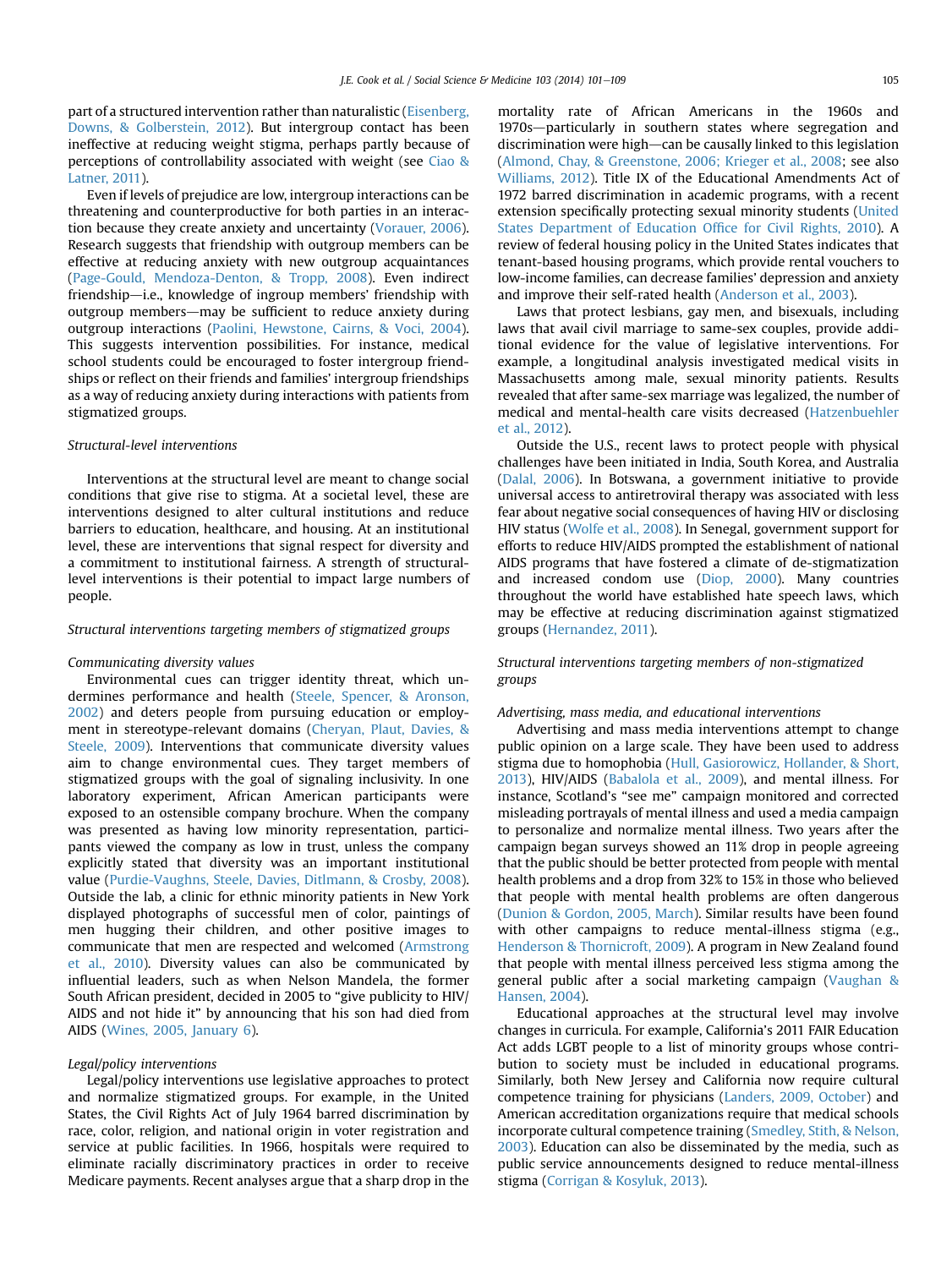# Discussion: stigma interventions and dynamic systems

Our review found evidence of effective interventions aimed at reducing stigma and its health consequences across multiple levels of an ecological system. Type of intervention varied somewhat by stigma type. For example, interventions to reduce mental-illness stigma or stigma toward people with HIV mostly used educational and contact approaches directed at the non-stigmatized. Structural interventions and intrapersonal interventions to help members of stigmatized groups cope with stigma were more equally distributed across stigma types. In general, intervention research was fairly limited in duration and in the number of outcomes assessed. In addition, we found few research projects that conceptualized outcomes at different system levels.

Stigma researchers increasingly recognize the value of multilevel, ecological approaches, but they have largely overlooked the idea that ecological systems are dynamic and characterized by bidirectional influences within and between levels ([Bronfenbrenner, 1977;](#page-7-0) see also [Schensul, 2009](#page-8-0)). Understanding when, how, and why stigma-related interventions are successful requires research that tracks effects at different levels using multiple dependent variables over time.

The idea that interventions to reduce stigma at the structural level can affect interpersonal and intrapersonal outcomes is straightforward. Indeed, it is the purpose and an expected outcome of structural interventions that they would have global and wideranging effects on everyday life [\(Blankenship et al., 2006](#page-7-0)). Less obvious is the idea that interventions at lower levels can have wideranging multilevel impact. This potential is posited by ecological models, but rarely discussed or tested.

Indeed, it is commonly assumed, with little evidence to support this, that intrapersonal interventions are ineffective in the presence of unfavorable structural conditions. However, at least in democratic societies, social structures themselves are, in part, a reflection of the individual members of society. For instance, research on same-sex marriage in the United States suggests public opinion affects legislation more than the reverse ([Lewis & Oh, 2008](#page-8-0)). As American society has adopted more positive attitudes toward homosexuality [\(Baunach, 2012\)](#page-7-0), laws allowing same-sex marriage have followed. This suggests that lower-level interventions may sometimes be effective at changing inhospitable social structures ([Aboud, Huq, Larson, & Ottisova, 2010](#page-6-0)).

The potential for intrapersonal interventions to trigger crosslevel effects is consistent with the increasing recognition that members of stigmatized groups are not passive recipients of negative social perspectives, but actively work to change their environments ([Heijnders & Van Der Meij, 2006; Schmader, Croft,](#page-7-0) [Whitehead, & Stone, 2013; UNAIDS, 2007](#page-7-0)). For people with concealable stigmas, disclosure can be one such active strategy ([Herek & Capitanio, 1996; Siegel, Lune, & Meyer, 1998](#page-7-0)). Intrapersonal interventions that increase disclosure (see [Brown et al., 2003\)](#page-7-0) may be effective at improving interpersonal interactions and thus changing attitudes of the non-stigmatized [\(Davies, Tropp, Aron,](#page-7-0) [Pettigrew, & Wright, 2011](#page-7-0)). This example demonstrates how intrapersonal effects can transfer to the interpersonal level and back again and theoretically affect structural changes that over time reduce the effect of stigma on health. However, we do not mean to suggest that disclosure has uniformly positive effects, a point underscored by differences between ethnic majority and ethnic minority individuals in the disclosure process related to sexual orientation [\(Seidman, 2002\)](#page-8-0).

In [Fig. 2](#page-6-0) we depict hypothetical interchanges among interventions using a multilevel, ecological model. The model suggests that interventions beginning at any level could have effects that cascade across levels and reduce stigma and its effects on health. For illustrative purposes, we describe an example beginning at the intrapersonal level, but interventions could also start from the interpersonal or structural levels, as shown in the figure. Beginning from the bottom left of [Fig. 2](#page-6-0), a values-affirmation intervention might be delivered to patients from a stigmatized group upon intake at a medical clinic. Previous research suggests that this intervention can provide a psychological resource ([Schmeichel & Vohs, 2009\)](#page-8-0) that helps people cope with negative stereotypes [\(Sherman & Cohen, 2006](#page-8-0)). As a result, affirmations may help reduce defensive processing of threatening health information ([Armitage, Harris, Hepton, & Napper, 2008\)](#page-7-0), increase self-efficacy ([Epton & Harris, 2008](#page-7-0)), and foster a greater sense of belonging ([Cook, Purdie-Vaughns, Garcia, & Cohen, 2012\)](#page-7-0). This could improve interpersonal interactions with physicians ([Havranek et al., 2012\)](#page-7-0). Positive interactions with physicians may then motivate greater adherence to treatment plans and increase the likelihood of treatment seeking. For healthcare workers, positive intergroup interactions with patients might alter their perceptions of stigmatized groups. Over time and with repetition, effects may reach the structural level. For example, members of stigmatized groups may come to see the healthcare system as more inclusive and less threatening. Young members of such groups may be more likely to consider a career in medicine. Healthcare workers may come to advocate for stigmatized groups (e.g., lobbying for increased funding for healthcare needs related to certain groups) and become more favorably inclined to hire people from such groups, so that the healthcare system becomes more diverse. These latter effects, at least as applied to this example, would require additional research to verify.

A limited body of research exists beyond the studies previously described to test the ideas presented in [Fig. 2.](#page-6-0) For example, at the structural level, [Diop \(2000\)](#page-7-0) found that governmental policies in Senegal produced a number of structural interventions that reduced stigma at lower system levels. Similarly, Mall and colleagues ([Mall, Middelkoop, Mark, Wood, & Bekker, 2013\)](#page-8-0) found that providing education and access to antiretroviral therapies at the structural level reduced stigma at the intrapersonal level and increased HIV testing. An interpersonal intervention in Nepal led people with leprosy to become advocates who ultimately initiated a variety of changes at the structural (village) level [\(Cross, 2006](#page-7-0)). At the intrapersonal level, Cohen and colleagues ([Cohen et al., 2009\)](#page-7-0) found that affirmed African American students were less likely to be assigned to remedial education, suggesting an upwardly cascading effect (i.e., a change in the racial composition of highperforming students). Despite these examples, research investigating ongoing reciprocal effects related to stigma and health is limited and an important area for future research. Such research will require longitudinal approaches with longer time frames than those typically used and statistical analyses that can simultaneously model different system levels (e.g., multilevel modeling).

Interventions that incorporate a longitudinal, multilevel focus will increase consideration of system features that may facilitate or impede effectiveness (see [Arrow & Cook, 2007](#page-7-0)) and help reveal potential unintended consequences. For example, [Meyer and Bayer](#page-8-0) [\(2013\)](#page-8-0) discuss how structural interventions to reduce homophobia may meet resistance in areas where the majority of individuals endorse religious attitudes that reject homosexuality as sinful. Research by [Angermeyer, Matschinger, Link, and Schomerus](#page-7-0) [\(submitted for publication\)](#page-7-0) suggests that in some cases interventions at one level may even thwart changes at another level. Within the "system" of an individual lifespan, interventions delivered at sensitive transitional periods may be more likely to yield long-term effects ([Cook et al., \(2012\)\)](#page-7-0). Unintended consequences may also be missed without assessing multiple outcomes and following participants over substantial periods of time. For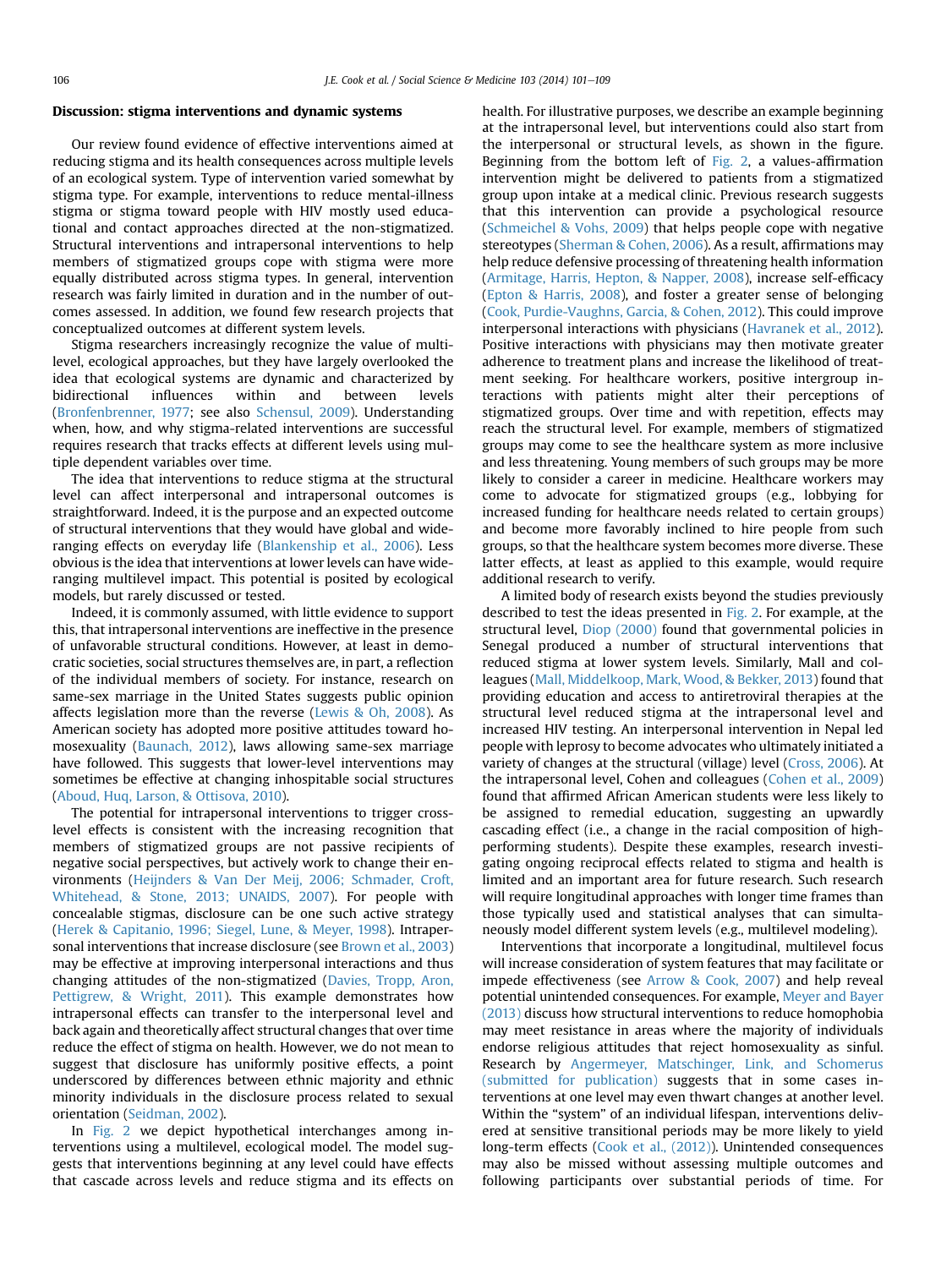<span id="page-6-0"></span>

Fig. 2. A hypothetical illustration of multilevel intervention effects.

example, recipients of federal housing assistance who were placed in new neighborhoods reported an increase in neighborhood safety and housing quality, but their use of medical preventive services declined over time. Being in a more affluent neighborhood may have had the unintended consequence of increasing barriers to healthcare ([Anderson et al., 2003](#page-7-0)).

A multilevel perspective also encourages researchers to consider measurement of stigma outcomes more broadly. In some content areas, researchers have relied heavily on self-report measures of stigma, but it is unclear how much these measures correlate with health outcomes [\(Earnshaw & Chaudoir, 2009](#page-7-0)). It is important to consider other outcomes that would signify reduction in stigma. These might include behavioral measures, assessment of diversity in a given context, and assessment of intergroup disparities in educational and health. Both positive and negative (unintended) consequences of interventions should be assessed using multiple outcomes and studying the effect longitudinally.

# Conclusion

Health disparities between stigmatized and non-stigmatized groups remain after accounting for individual-level risk factors ([Hatzenbuehler, Wieringa, & Keyes, 2011](#page-7-0)), suggesting the importance of structural-level interventions. But disparities also remain after accounting for a variety of structural factors ([Major, Mendes, &](#page-8-0)

[Dovidio, 2013; Smedley et al., 2003\)](#page-8-0), suggesting the importance of intrapersonal and interpersonal interventions. In this paper we illustrated a sample of interventions aimed at reducing the effects of stigma across system levels. The target of the interventions we reviewed varied by researcher discipline without much integration between psychology, sociology, public health, and other areas. In many areas of stigma research, interventions focusing on members of stigmatized groups have almost exclusively emphasized education and counseling. Advances in social psychology research on interventions that target motivational systems (e.g., belonging, values affirmation, identity), offer a fruitful direction for future research that should be tested more broadly. As researchers and practitioners continue to develop and test stigma-related interventions, a greater emphasis on interdisciplinary collaboration is important for developing coordinated interventions that target outcomes at different levels.

## References

- [Aboud, F., Huq, N. L., Larson, C. P., & Ottisova, L. \(2010\). An assessment of community](http://refhub.elsevier.com/S0277-9536(13)00529-7/sref1) [readiness for HIV/AIDS preventive interventions in rural Bangladesh.](http://refhub.elsevier.com/S0277-9536(13)00529-7/sref1) Social [Science & Medicine, 70](http://refhub.elsevier.com/S0277-9536(13)00529-7/sref1), 360-[367.](http://refhub.elsevier.com/S0277-9536(13)00529-7/sref1)
- [Almond, D., Chay, K. Y., & Greenstone, M. \(2006\).](http://refhub.elsevier.com/S0277-9536(13)00529-7/sref2) Civil rights, the war on poverty, and [black-white convergence in infant mortality in the rural south and Mississippi](http://refhub.elsevier.com/S0277-9536(13)00529-7/sref2). [Cambridge, MA: Massachusetts Institute of Technology Department of](http://refhub.elsevier.com/S0277-9536(13)00529-7/sref2) **Economimcs**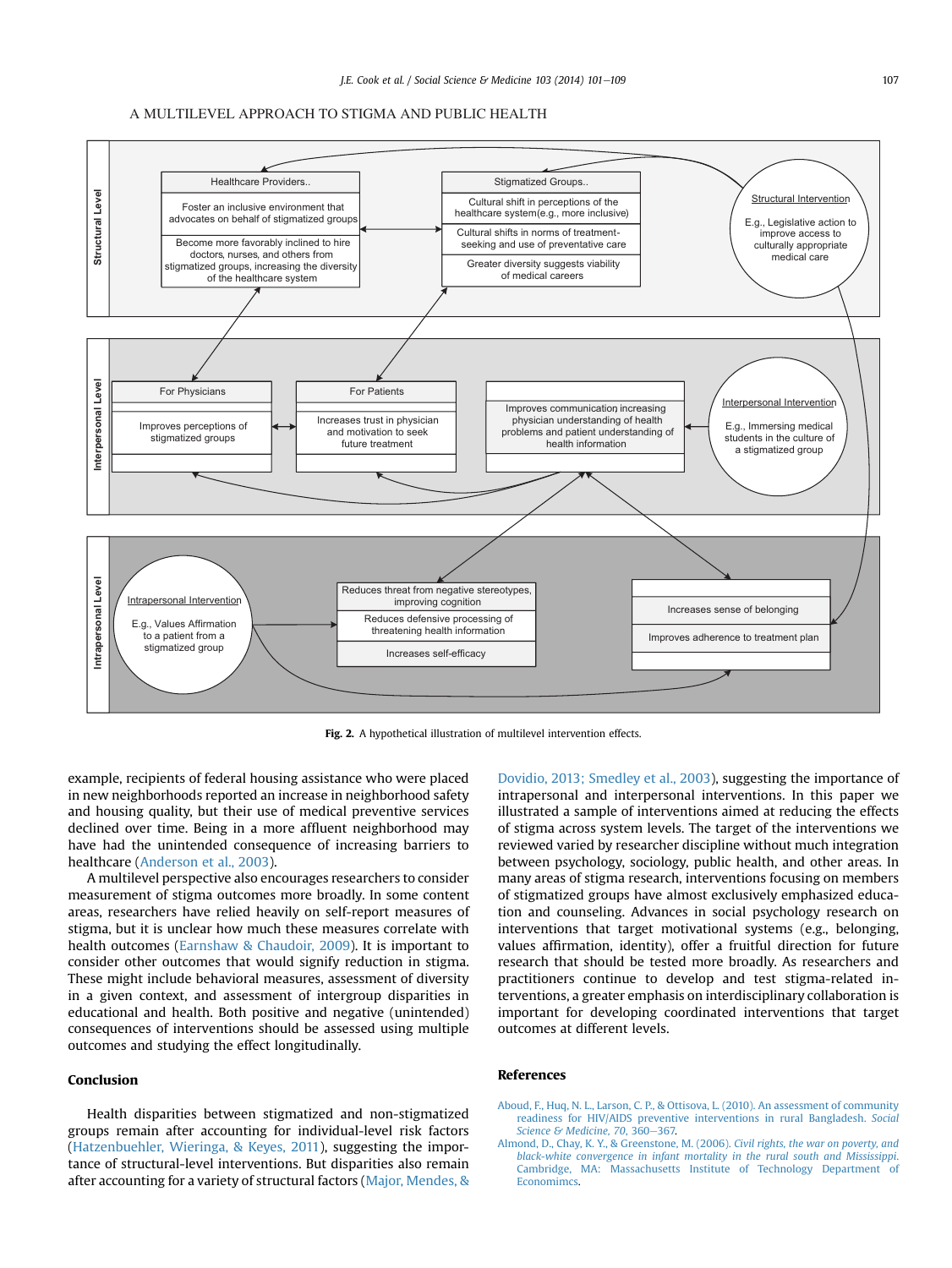- <span id="page-7-0"></span>[Anderson, L. M., St. Charles, J., Fullilove, M. T., Scrimshaw, S. C., Fielding, J. E.,](http://refhub.elsevier.com/S0277-9536(13)00529-7/sref3) [Normand, J., et al. \(2003\). Providing affordable family housing and reducing](http://refhub.elsevier.com/S0277-9536(13)00529-7/sref3) [residential segregation by income: a systematic review.](http://refhub.elsevier.com/S0277-9536(13)00529-7/sref3) American Journal of [Preventive Medicine, 24](http://refhub.elsevier.com/S0277-9536(13)00529-7/sref3), 47-[67.](http://refhub.elsevier.com/S0277-9536(13)00529-7/sref3)
- [Angermeyer, M. C., Matschinger, H., Link, B. G., & Schomerus, G. \(2013\).](http://refhub.elsevier.com/S0277-9536(13)00529-7/sref4) Public at[titudes regarding individual and structural discrimination: Two sides of the same](http://refhub.elsevier.com/S0277-9536(13)00529-7/sref4) coin? [\[submitted for publication\]](http://refhub.elsevier.com/S0277-9536(13)00529-7/sref4).
- [Armitage, C. J., Harris, P. R., Hepton, G., & Napper, L. \(2008\). Self-af](http://refhub.elsevier.com/S0277-9536(13)00529-7/sref5)firmation in[creases acceptance of health-risk information among UK adult smokers with](http://refhub.elsevier.com/S0277-9536(13)00529-7/sref5) low socioeconomic status. [Psychology of Addictive Behaviors, 22](http://refhub.elsevier.com/S0277-9536(13)00529-7/sref5), 88-[95](http://refhub.elsevier.com/S0277-9536(13)00529-7/sref5).
- [Armstrong, B., Kalmuss, D., Franks, M., Hecker, G., & Bell, D. \(2010\). Creating](http://refhub.elsevier.com/S0277-9536(13)00529-7/sref6) [teachable moments: a clinic-based intervention to improve young men](http://refhub.elsevier.com/S0277-9536(13)00529-7/sref6)'s sexual health. [American Journal of Men](http://refhub.elsevier.com/S0277-9536(13)00529-7/sref6)'s Health, 4, 135-[144.](http://refhub.elsevier.com/S0277-9536(13)00529-7/sref6)
- [Arrow, H., & Cook, J. E. \(2007\). Con](http://refhub.elsevier.com/S0277-9536(13)00529-7/sref7)figuring and reconfiguring groups as complex [learning systems. In V. Sessa, & M. London \(Eds.\),](http://refhub.elsevier.com/S0277-9536(13)00529-7/sref7) Workgroup learning: Under[standing, improving, and assessing how groups learn in organizations](http://refhub.elsevier.com/S0277-9536(13)00529-7/sref7) (pp.  $45-72$ ). [Mahwah, NJ: Lawrence Erlbaum & Associates.](http://refhub.elsevier.com/S0277-9536(13)00529-7/sref7)
- [Babalola, S., Fatusi, A., & Anyanti, J. \(2009\). Media saturation, communication](http://refhub.elsevier.com/S0277-9536(13)00529-7/sref8) [exposure and HIV stigma in Nigeria.](http://refhub.elsevier.com/S0277-9536(13)00529-7/sref8) Social Science & Medicine, 68, 1513-[1520](http://refhub.elsevier.com/S0277-9536(13)00529-7/sref8).
- [Baumeister, R. F., & Leary, M. R. \(1995\). The need to belong: desire for interpersonal](http://refhub.elsevier.com/S0277-9536(13)00529-7/sref9) [attachment as a fundamental human motivation.](http://refhub.elsevier.com/S0277-9536(13)00529-7/sref9) Psychological Bulletin, 117,  $497 - 529$  $497 - 529$  $497 - 529$
- [Baunach, D. M. \(2012\). Changing same-sex marriage attitudes in America from 1988](http://refhub.elsevier.com/S0277-9536(13)00529-7/sref10) through 2010. [Public Opinion Quarterly, 76](http://refhub.elsevier.com/S0277-9536(13)00529-7/sref10), 364-[378](http://refhub.elsevier.com/S0277-9536(13)00529-7/sref10).
- [Belsky, J. \(1980\). Child maltreatment: an ecological integration.](http://refhub.elsevier.com/S0277-9536(13)00529-7/sref11) American Psychol- $0.0005$   $35, 320 - 335$
- [Berkman, L. F., & Syme, S. L. \(1979\). Social networks, host resistance, and mortality:](http://refhub.elsevier.com/S0277-9536(13)00529-7/sref12) [a nine-year follow-up study of Alameda County residents.](http://refhub.elsevier.com/S0277-9536(13)00529-7/sref12) American Journal of [Epidemiology, 109](http://refhub.elsevier.com/S0277-9536(13)00529-7/sref12), 186-[204.](http://refhub.elsevier.com/S0277-9536(13)00529-7/sref12)
- [Blankenship, K. M., Friedman, S. R., Dworkin, S., & Mantell, J. E. \(2006\). Structural](http://refhub.elsevier.com/S0277-9536(13)00529-7/sref13) [interventions: concepts, challenges and opportunities for research.](http://refhub.elsevier.com/S0277-9536(13)00529-7/sref13) Journal of [Urban Health, 83](http://refhub.elsevier.com/S0277-9536(13)00529-7/sref13), 59-[72.](http://refhub.elsevier.com/S0277-9536(13)00529-7/sref13)
- [Blascovich, J., Mendes, W. B., Hunter, S. B., & Lickel, B. \(2000\). Stigma, threat, and](http://refhub.elsevier.com/S0277-9536(13)00529-7/sref14) [social interactions. In T. F. Heatherton, R. E. Kleck, M. R. Hebl, & J. G. Hull \(Eds.\),](http://refhub.elsevier.com/S0277-9536(13)00529-7/sref14) [The social psychology of stigma](http://refhub.elsevier.com/S0277-9536(13)00529-7/sref14) (pp. 307-[333\). New York: Guilford Press.](http://refhub.elsevier.com/S0277-9536(13)00529-7/sref14)
- [Blascovich, J., Mendes, W. B., Hunter, S. B., Lickel, B., & Kowai-Bell, N. \(2001\).](http://refhub.elsevier.com/S0277-9536(13)00529-7/sref15) [Perceiver threat in social interactions with stigmatized others.](http://refhub.elsevier.com/S0277-9536(13)00529-7/sref15) Journal of Per[sonality and Social Psychology, 80](http://refhub.elsevier.com/S0277-9536(13)00529-7/sref15), 253-[267.](http://refhub.elsevier.com/S0277-9536(13)00529-7/sref15)
- [Bronfenbrenner, U. \(1977\). Toward an experimental ecology of human develop-](http://refhub.elsevier.com/S0277-9536(13)00529-7/sref16)ment. [American Psychologist, 32](http://refhub.elsevier.com/S0277-9536(13)00529-7/sref16), 513-[531.](http://refhub.elsevier.com/S0277-9536(13)00529-7/sref16)
- [Brown, L. M., Macintyre, K., & Trujillo, L. \(2003\). Interventions to reduce HIV/AIDs](http://refhub.elsevier.com/S0277-9536(13)00529-7/sref17) stigma: what have we learned? [AIDS Education and Prevention, 15](http://refhub.elsevier.com/S0277-9536(13)00529-7/sref17), 49-[69.](http://refhub.elsevier.com/S0277-9536(13)00529-7/sref17)
- [Burgess, D. J., Warren, J., Phelan, S., Dovidio, J., & van Ryn, M. \(2010\). Stereotype](http://refhub.elsevier.com/S0277-9536(13)00529-7/sref18) [threat and health disparities: what medical educators and future physicians](http://refhub.elsevier.com/S0277-9536(13)00529-7/sref18) need to know. [Journal of General Internal Medicine, 25](http://refhub.elsevier.com/S0277-9536(13)00529-7/sref18), S169-[S177.](http://refhub.elsevier.com/S0277-9536(13)00529-7/sref18)
- [Campbell, D. T. \(1969\). Reforms as experiments.](http://refhub.elsevier.com/S0277-9536(13)00529-7/sref19) American Psychologist, 24, 409-[429](http://refhub.elsevier.com/S0277-9536(13)00529-7/sref19). [Campbell, D. T. \(1991\). Methods for the experimenting society.](http://refhub.elsevier.com/S0277-9536(13)00529-7/sref20) American Journal of [Evaluation, 12](http://refhub.elsevier.com/S0277-9536(13)00529-7/sref20), 223-[260](http://refhub.elsevier.com/S0277-9536(13)00529-7/sref20).
- [Case, A., Lubotsky, D., & Paxson, C. \(2002\). Economic status and health in childhood:](http://refhub.elsevier.com/S0277-9536(13)00529-7/sref21) the origins of the gradient. [The American Economic Review, 92](http://refhub.elsevier.com/S0277-9536(13)00529-7/sref21), 1308-[1334.](http://refhub.elsevier.com/S0277-9536(13)00529-7/sref21)
- [Chan, J. Y., Mak, W. W., & Law, L. S. \(2009\). Combining education and video-based](http://refhub.elsevier.com/S0277-9536(13)00529-7/sref22) [contact to reduce stigma of mental illness:](http://refhub.elsevier.com/S0277-9536(13)00529-7/sref22) "the same or not the same" anti[stigma program for secondary schools in Hong Kong.](http://refhub.elsevier.com/S0277-9536(13)00529-7/sref22) Social Science & Medi[cine, 68](http://refhub.elsevier.com/S0277-9536(13)00529-7/sref22), 1521-[1526](http://refhub.elsevier.com/S0277-9536(13)00529-7/sref22).
- [Cheryan, S., Plaut, V. C., Davies, P. G., & Steele, C. M. \(2009\). Ambient belonging: how](http://refhub.elsevier.com/S0277-9536(13)00529-7/sref23) [stereotypical cues impact gender participation in computer science.](http://refhub.elsevier.com/S0277-9536(13)00529-7/sref23) Journal of [Personality and Social Psychology, 97](http://refhub.elsevier.com/S0277-9536(13)00529-7/sref23), 1045-[1060.](http://refhub.elsevier.com/S0277-9536(13)00529-7/sref23)
- [Ciao, A. C., & Latner, J. D. \(2011\). Reducing obesity stigma: the effectiveness of](http://refhub.elsevier.com/S0277-9536(13)00529-7/sref24) [cognitive dissonance and social consensus interventions.](http://refhub.elsevier.com/S0277-9536(13)00529-7/sref24) Obesity,  $19$ ,  $1768 -$ [1774.](http://refhub.elsevier.com/S0277-9536(13)00529-7/sref24)
- [Cohen, G. L., Garcia, J., Purdie-Vaughns, V., Apfel, N., & Brzustoski, P. \(2009\).](http://refhub.elsevier.com/S0277-9536(13)00529-7/sref25) Recursive processes in self-affi[rmation: intervening to close the minority](http://refhub.elsevier.com/S0277-9536(13)00529-7/sref25) [achievement gap.](http://refhub.elsevier.com/S0277-9536(13)00529-7/sref25) Science, 324, 400-[403.](http://refhub.elsevier.com/S0277-9536(13)00529-7/sref25)
- [Cohen, S., Janicki-Deverts, D., & Miller, G. E. \(2007\). Psychological stress and disease.](http://refhub.elsevier.com/S0277-9536(13)00529-7/sref26) [Journal of the American Medical Association, 298](http://refhub.elsevier.com/S0277-9536(13)00529-7/sref26), 1685-[1687.](http://refhub.elsevier.com/S0277-9536(13)00529-7/sref26)
- [Cohen, G. L., & Steele, C. M. \(2002\). A barrier of mistrust: how negative stereotypes](http://refhub.elsevier.com/S0277-9536(13)00529-7/sref27) [affect cross-race mentoring. In J. Aronson \(Ed.\),](http://refhub.elsevier.com/S0277-9536(13)00529-7/sref27) Improving academic achieve[ment: Impact of psychological factors on education](http://refhub.elsevier.com/S0277-9536(13)00529-7/sref27) (pp. 303-[327\). San Diego, CA:](http://refhub.elsevier.com/S0277-9536(13)00529-7/sref27) [Academic Press.](http://refhub.elsevier.com/S0277-9536(13)00529-7/sref27)
- [Cohen, G. L., Steele, C. M., & Ross, L. D. \(1999\). The mentor](http://refhub.elsevier.com/S0277-9536(13)00529-7/sref28)'s dilemma: providing [critical feedback across the racial divide.](http://refhub.elsevier.com/S0277-9536(13)00529-7/sref28) Personality and Social Psychology [Bulletin, 25](http://refhub.elsevier.com/S0277-9536(13)00529-7/sref28), 1302-[1318.](http://refhub.elsevier.com/S0277-9536(13)00529-7/sref28)
- [Cook, J. E., Arrow, H., & Malle, B. F. \(2011\). The effect of feeling stereotyped on social](http://refhub.elsevier.com/S0277-9536(13)00529-7/sref29) power and inhibition. [Personality & Social Psychology Bulletin, 37](http://refhub.elsevier.com/S0277-9536(13)00529-7/sref29), 165-[180](http://refhub.elsevier.com/S0277-9536(13)00529-7/sref29).
- [Cook, J. E., Calcagno, J. E., Arrow, H., & Malle, B. F. \(2012\). Friendship trumps](http://refhub.elsevier.com/S0277-9536(13)00529-7/sref30) [ethnicity \(but not sexual orientation\): comfort and discomfort in inter-group](http://refhub.elsevier.com/S0277-9536(13)00529-7/sref30) interactions. [British Journal of Social Psychology, 51](http://refhub.elsevier.com/S0277-9536(13)00529-7/sref30), 273-[289](http://refhub.elsevier.com/S0277-9536(13)00529-7/sref30).
- [Cook, J. E., Purdie-Vaughns, V., Garcia, J., & Cohen, G. L. \(2012\). Chronic threat and](http://refhub.elsevier.com/S0277-9536(13)00529-7/sref31) [contingent belonging: protective bene](http://refhub.elsevier.com/S0277-9536(13)00529-7/sref31)fits of values affirmation on identity development. [Journal of Personality and Social Psychology, 102](http://refhub.elsevier.com/S0277-9536(13)00529-7/sref31), 479-[496](http://refhub.elsevier.com/S0277-9536(13)00529-7/sref31).
- [Cook, J. E., Purdie-Vaughns, V., Garcia, J., Taborsky-Barba, S., Tomassetti, S., Davis, E.,](http://refhub.elsevier.com/S0277-9536(13)00529-7/sref32) et al. (2013). A values-affi[rmation intervention reduces body mass due to stereo](http://refhub.elsevier.com/S0277-9536(13)00529-7/sref32)type threat [\[submitted for publication\].](http://refhub.elsevier.com/S0277-9536(13)00529-7/sref32)
- [Corrigan, P. W., & Kosyluk, K. A. \(2013\). Erasing the stigma: where science meets](http://refhub.elsevier.com/S0277-9536(13)00529-7/sref33) advocacy. [Basic and Applied Social Psychology, 35](http://refhub.elsevier.com/S0277-9536(13)00529-7/sref33), 131-[140](http://refhub.elsevier.com/S0277-9536(13)00529-7/sref33).
- [Corrigan, P. W., Morris, S. B., Michaels, P. J., Rafacz, J. D., & Rüsch, N. \(2012\). Chal](http://refhub.elsevier.com/S0277-9536(13)00529-7/sref34)[lenging the public stigma of mental illness: a meta-analysis of outcome studies.](http://refhub.elsevier.com/S0277-9536(13)00529-7/sref34) [Psychiatric Services, 63](http://refhub.elsevier.com/S0277-9536(13)00529-7/sref34), 963-[973.](http://refhub.elsevier.com/S0277-9536(13)00529-7/sref34)
- [Crandall, S. J., George, G., Marion, G. S., & Davis, S. \(2003\). Applying theory to the](http://refhub.elsevier.com/S0277-9536(13)00529-7/sref35) [design of cultural competency training for medical students: a case study.](http://refhub.elsevier.com/S0277-9536(13)00529-7/sref35) Ac[ademic Medicine, 78](http://refhub.elsevier.com/S0277-9536(13)00529-7/sref35), 588-[594.](http://refhub.elsevier.com/S0277-9536(13)00529-7/sref35)
- [Crocker, J., Major, B., & Steele, C. M. \(1998\). Social stigma. In D. Gilbert, S. T. Fiske, &](http://refhub.elsevier.com/S0277-9536(13)00529-7/sref36) G. Lindzey (Eds.), [The handbook of social psychology](http://refhub.elsevier.com/S0277-9536(13)00529-7/sref36) (pp. 504-[553\). Boston, MA:](http://refhub.elsevier.com/S0277-9536(13)00529-7/sref36) McGraw-Hill
- [Cross, H. \(2006\). Interventions to address the stigma associated with leprosy: a](http://refhub.elsevier.com/S0277-9536(13)00529-7/sref37) perspective on the issues. [Psychology, Health & Medicine, 11](http://refhub.elsevier.com/S0277-9536(13)00529-7/sref37), 367-[373.](http://refhub.elsevier.com/S0277-9536(13)00529-7/sref37)
- [Dalal, A. K. \(2006\). Social interventions to moderate discriminatory attitudes: the](http://refhub.elsevier.com/S0277-9536(13)00529-7/sref38) [case of the physically challenged in India.](http://refhub.elsevier.com/S0277-9536(13)00529-7/sref38) Psychology, Health & Medicine, 11, [374](http://refhub.elsevier.com/S0277-9536(13)00529-7/sref38)-[382.](http://refhub.elsevier.com/S0277-9536(13)00529-7/sref38)
- [Davies, K., Tropp, L. R., Aron, A., Pettigrew, T. F., & Wright, S. C. \(2011\). Cross-group](http://refhub.elsevier.com/S0277-9536(13)00529-7/sref39) [friendships and intergroup attitudes: a meta-analytic review.](http://refhub.elsevier.com/S0277-9536(13)00529-7/sref39) Personality and Social Psychology Review,  $15, 332-351$ .
- [Diop, W. \(2000\). From government policy to community-based communication](http://refhub.elsevier.com/S0277-9536(13)00529-7/sref40) [strategies in Africa: lessons from Senegal and Uganda.](http://refhub.elsevier.com/S0277-9536(13)00529-7/sref40) Journal of Health [Communication, 5](http://refhub.elsevier.com/S0277-9536(13)00529-7/sref40), 113-[117.](http://refhub.elsevier.com/S0277-9536(13)00529-7/sref40)
- [Dovidio, J. F., Penner, L. A., Albrecht, T. L., Norton, W. E., Gaertner, S. L., & Shelton, J. N.](http://refhub.elsevier.com/S0277-9536(13)00529-7/sref41) [\(2008\). Disparities and distrust: the implications of psychological processes for](http://refhub.elsevier.com/S0277-9536(13)00529-7/sref41) [understanding racial disparities in health and health care.](http://refhub.elsevier.com/S0277-9536(13)00529-7/sref41) Social Science & [Medicine, 67](http://refhub.elsevier.com/S0277-9536(13)00529-7/sref41), 478-[486.](http://refhub.elsevier.com/S0277-9536(13)00529-7/sref41)
- [Dunion, L., & Gordon, L. \(2005, March\). Tackling the attitude problem. The](http://refhub.elsevier.com/S0277-9536(13)00529-7/sref42) [achievements to date of Scotland](http://refhub.elsevier.com/S0277-9536(13)00529-7/sref42)'s 'see me' anti-stigma campaign. Mental [Health Today](http://refhub.elsevier.com/S0277-9536(13)00529-7/sref42), 22-[25.](http://refhub.elsevier.com/S0277-9536(13)00529-7/sref42)
- [Earnshaw, V. A., Bogart, L. M., Dovidio, J. F., & Williams, D. R. \(2013\). Stigma and](http://refhub.elsevier.com/S0277-9536(13)00529-7/sref43) [racial/ethnic HIV disparities: moving toward resilience.](http://refhub.elsevier.com/S0277-9536(13)00529-7/sref43) American Psychologist, 68[, 225](http://refhub.elsevier.com/S0277-9536(13)00529-7/sref43)-[236.](http://refhub.elsevier.com/S0277-9536(13)00529-7/sref43)
- [Earnshaw, V. A., & Chaudoir, S. R. \(2009\). From conceptualizing to measuring HIV](http://refhub.elsevier.com/S0277-9536(13)00529-7/sref44) [stigma: a review of HIV stigma mechanism measures.](http://refhub.elsevier.com/S0277-9536(13)00529-7/sref44) AIDS and Behavior, 13, [1160](http://refhub.elsevier.com/S0277-9536(13)00529-7/sref44)-1177
- [Eisenberg, D., Downs, M. F., & Golberstein, E. \(2012\). Effects of contact with treat](http://refhub.elsevier.com/S0277-9536(13)00529-7/sref45)[ment users on mental illness stigma: evidence from university roommate as-](http://refhub.elsevier.com/S0277-9536(13)00529-7/sref45)signments. [Social Science & Medicine, 75](http://refhub.elsevier.com/S0277-9536(13)00529-7/sref45), 1122-[1127.](http://refhub.elsevier.com/S0277-9536(13)00529-7/sref45)
- [Eisenberger, N. I., Lieberman, M. D., & Williams, K. D. \(2003\). Does rejection hurt?](http://refhub.elsevier.com/S0277-9536(13)00529-7/sref46) [An fMRI study of social exclusion.](http://refhub.elsevier.com/S0277-9536(13)00529-7/sref46) Science, 302, 290-[292](http://refhub.elsevier.com/S0277-9536(13)00529-7/sref46).
- Epton, T., & Harris, P. R. (2008). Self-affi[rmation promotes health behavior change.](http://refhub.elsevier.com/S0277-9536(13)00529-7/sref47) [Health Psychology, 27](http://refhub.elsevier.com/S0277-9536(13)00529-7/sref47), 746-[752.](http://refhub.elsevier.com/S0277-9536(13)00529-7/sref47)
- [Evans-Lacko, S., London, J., Japhet, S., Rusch, N., Flach, C., Corker, E., et al. \(2012\).](http://refhub.elsevier.com/S0277-9536(13)00529-7/sref48) [Mass social contact interventions and their effect on mental health related](http://refhub.elsevier.com/S0277-9536(13)00529-7/sref48) [stigma and intended discrimination.](http://refhub.elsevier.com/S0277-9536(13)00529-7/sref48) BMC Public Health, 12, 489-[496](http://refhub.elsevier.com/S0277-9536(13)00529-7/sref48).
- Festinger, L. (1957). [A theory of cognitive dissonance](http://refhub.elsevier.com/S0277-9536(13)00529-7/sref49). Evanston, IL: Row Peterson.
- [Frattaroli, J. \(2006\). Experimental disclosure and its moderators: a meta-analysis.](http://refhub.elsevier.com/S0277-9536(13)00529-7/sref50) [Psychological Bulletin, 132](http://refhub.elsevier.com/S0277-9536(13)00529-7/sref50), 823-[865](http://refhub.elsevier.com/S0277-9536(13)00529-7/sref50).
- Goffman, E. (1963). [Stigma: Notes on the management of a spoiled identity](http://refhub.elsevier.com/S0277-9536(13)00529-7/sref51). Engle[wood Cliffs, NJ: Prentice Hall](http://refhub.elsevier.com/S0277-9536(13)00529-7/sref51).
- [Hatzenbuehler, M. L. \(2009\). How does sexual minority stigma](http://refhub.elsevier.com/S0277-9536(13)00529-7/sref52) "get under the skin"[? A psychological mediation framework.](http://refhub.elsevier.com/S0277-9536(13)00529-7/sref52) Psychological Bulletin, 135, 707-[730](http://refhub.elsevier.com/S0277-9536(13)00529-7/sref52).
- Hatzenbuehler, M. L., O'[Cleirigh, C., Grasso, C., Mayer, K., Safren, S., & Bradford, J.](http://refhub.elsevier.com/S0277-9536(13)00529-7/sref53) [\(2012\). Effect of same-sex marriage laws on health care use and expenditures in](http://refhub.elsevier.com/S0277-9536(13)00529-7/sref53) [sexual minority men: a quasi-natural experiment.](http://refhub.elsevier.com/S0277-9536(13)00529-7/sref53) American Journal of Public [Health, 102](http://refhub.elsevier.com/S0277-9536(13)00529-7/sref53), 285-[291.](http://refhub.elsevier.com/S0277-9536(13)00529-7/sref53)
- [Hatzenbuehler, M. L., Phelan, J. C., & Link, B. G. \(2013\). Stigma as a fundamental](http://refhub.elsevier.com/S0277-9536(13)00529-7/sref54) [cause of population health inequalities.](http://refhub.elsevier.com/S0277-9536(13)00529-7/sref54) American Journal of Public Health, 103, [813](http://refhub.elsevier.com/S0277-9536(13)00529-7/sref54)-821
- [Hatzenbuehler, M. l., Wieringa, N. F., & Keyes, K. M. \(2011\). Community-level de](http://refhub.elsevier.com/S0277-9536(13)00529-7/sref55)[terminants of tobacco use disparities in lesbian, gay, and bisexual youth: results](http://refhub.elsevier.com/S0277-9536(13)00529-7/sref55) from a population-based study. [Archives of Pediatrics & Adolescent Medicine, 165](http://refhub.elsevier.com/S0277-9536(13)00529-7/sref55),  $527 - 532$  $527 - 532$  $527 - 532$
- [Havranek, E. P., Hanratty, R., Tate, C., Dickinson, L. M., Steiner, J. F., Cohen, G., et al.](http://refhub.elsevier.com/S0277-9536(13)00529-7/sref56) (2012). The effect of values affi[rmation on race-discordant patient-provider](http://refhub.elsevier.com/S0277-9536(13)00529-7/sref56) communication. [Archives of Internal Medicine, 172](http://refhub.elsevier.com/S0277-9536(13)00529-7/sref56), 1662-[1667.](http://refhub.elsevier.com/S0277-9536(13)00529-7/sref56)
- [Heijnders, M., & Van Der Meij, S. \(2006\). The](http://refhub.elsevier.com/S0277-9536(13)00529-7/sref57) fight against stigma: an overview of [stigma-reduction strategies and interventions.](http://refhub.elsevier.com/S0277-9536(13)00529-7/sref57) Psychology, Health & Medicine, 11,  $353 - 363$  $353 - 363$  $353 - 363$ .
- [Henderson, C., & Thornicroft, G. \(2009\). Stigma and discrimination in mental](http://refhub.elsevier.com/S0277-9536(13)00529-7/sref58) [illness: time to change.](http://refhub.elsevier.com/S0277-9536(13)00529-7/sref58) Lancet,  $373$ ,  $1928-1930$ .
- [Herek, G. M., & Capitanio, J. P. \(1996\).](http://refhub.elsevier.com/S0277-9536(13)00529-7/sref59) "Some of my best friends" intergroup contact, concealable stigma, and heterosexuals' [attitudes toward gay men and lesbians.](http://refhub.elsevier.com/S0277-9536(13)00529-7/sref59) [Personality and Social Psychology Bulletin, 22](http://refhub.elsevier.com/S0277-9536(13)00529-7/sref59), 412-[424](http://refhub.elsevier.com/S0277-9536(13)00529-7/sref59).
- [Hernandez, T. K. \(2011\). Hate speech and the language of racism in Latin](http://refhub.elsevier.com/S0277-9536(13)00529-7/sref60) [America: a lens for reconsidering global hate speech restrictions and legis-](http://refhub.elsevier.com/S0277-9536(13)00529-7/sref60)lation models. [University of Pennsylvania Journal of International Law, 32](http://refhub.elsevier.com/S0277-9536(13)00529-7/sref60), 805-[841.](http://refhub.elsevier.com/S0277-9536(13)00529-7/sref60)
- [Hinshaw, S. P., & Stier, A. \(2008\). Stigma as related to mental disorders.](http://refhub.elsevier.com/S0277-9536(13)00529-7/sref61) Annual [Review of Clinical Psychology, 4](http://refhub.elsevier.com/S0277-9536(13)00529-7/sref61), 367-[393](http://refhub.elsevier.com/S0277-9536(13)00529-7/sref61).
- [Hull, S. J., Gasiorowicz, M., Hollander, G., & Short, K. \(2013\). Using theory to inform](http://refhub.elsevier.com/S0277-9536(13)00529-7/sref62) [practice: the role of formative research in the construction and implementation](http://refhub.elsevier.com/S0277-9536(13)00529-7/sref62) [of the acceptance journeys social marketing campaign to reduce homophobia.](http://refhub.elsevier.com/S0277-9536(13)00529-7/sref62) [Social Marketing Quarterly, 19](http://refhub.elsevier.com/S0277-9536(13)00529-7/sref62), 139-[155.](http://refhub.elsevier.com/S0277-9536(13)00529-7/sref62)
- [Jencks, C., & Phillips, M. \(Eds.\). \(1998\).](http://refhub.elsevier.com/S0277-9536(13)00529-7/sref63) The black-white test score gap. Washington, [DC: The Brookings Institution](http://refhub.elsevier.com/S0277-9536(13)00529-7/sref63).